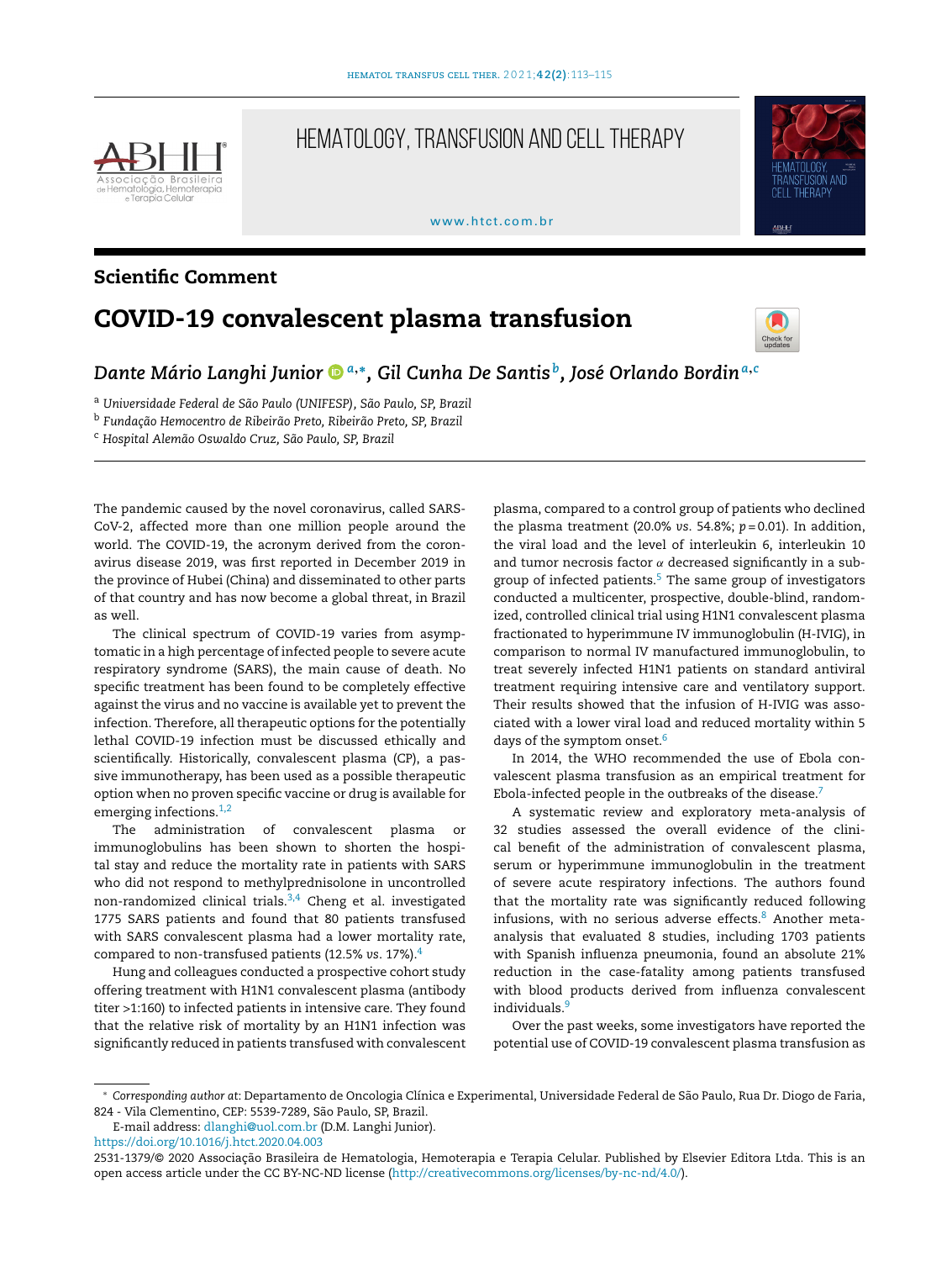an adjunct alternative therapy for severe COVID-19 hospital-ized patients.<sup>[2,10,11](#page-2-0)</sup>

Shen and colleagues have described the use of plasma therapy in 5 (3 males) infected patients based on their critical condition, including severe pneumonia, adult respiratory distress syndrome (ARDS), mechanical ventilation support and rapid disease progression with a high viral load. $10$  All of the patients were not over 65 (35–65) years of age and had already been treated with several antiviral drugs, plus methylprednisolone, when they received COVID-19 convalescent plasma transfusion, between 10 and 22 days after hospital admission. The ABO compatible plasma units were collected by apheresis from 5 (18–60 years) asymptomatic patients who had recovered from the COVID-19 infection. The transfused convalescent plasma contained a SARS-CoV-2 specific IgG antibody with a binding titer greater than 1:1000, evaluated by an enzyme-linked immunosorbent assay (ELISA) and a neutralization titer greater than 40. All donors tested negative for SARS-CoV-2, other respiratory viruses, syphilis, HIV and hepatitis B and C virus at the time of the plasma donation. The 400mL of convalescent plasma was administered on the same day of the apheresis collection. All of the patients were evaluated before and after the COVID-19 convalescent plasma transfusion for changes in body temperature, sequential organ failure assessment (SOFA), ARDS, ventilatory and extracorporeal membrane oxygenation (ECMO), viral load, serum antibody titer and blood biochemical values. The authors observed that after plasma transfusion, 4 of 5 patients had their body temperature normalized within 3 days; the PAO2/FIO2 increased within 12 days; 4 patients had ARDS resolved within 12 days; the viral loads were also negative at 12 days, and; both the IgG and neutralizing antibody titers increased on day 7. Most importantly, 3 of 5 patients were discharged from the hospital after 51, 53 and 55 days of stay and the other 2 patients were in stable clinical status at 37 days after the convalescent plasma transfusion. The authors concluded that their data showed a potential benefit of COVID-19 convalescent plasma transfusion in critically ill patients. However, the small number of patients and the absence of a control group preclude a definitive statement about the potential effectiveness of this therapy, but provide some evidence for further evaluation in randomized clinical trials.[10](#page-2-0)

### Conclusions

Analogous to the SARS, the COVID-19 infection progresses with an intense inflammatory response that eventually causes serious lung damage, increasing the mortality risk. In the absence of a definitive curative management, many treatment algorithms have been explored in the treatment of the COVID-19. Among possible interventions, the use of plasma collected from recovered patients shows an initial promise, however published results of rigorous clinical trials are needed before we may draw definitive effectiveness conclusions on this passive antibody therapy.

The administration of the COVID-19 convalescent plasma must, however, fulfill some requirements related to availability of COVID-19 recovered donors: well-designed study protocols to guarantee the efficacy analysis of such an intervention; governmental and institutional compliance, and; laboratory support to perform serological and molecular assays, including the measurement of viral neutralization and immune response. $11$  In addition, the connection between hospitals, blood centers and the plasma industry must follow flawless strategies, as plasma units may be frozen before distribution or be manufactured as concentrated COVID-19 immunoglobulin.

Recently, the US Food and Drug Administration in United States has approved the use of plasma from recovered patients to treat seriously ill COVID-19-infected individuals. The transfused plasma must be obtained from donors tested negative for COVID-19 when plasma collection is performed, before day 28 of clinical recovery, and must be collected from recovered patients without symptoms for at least 14 days. $12$ 

Worldwide, there are currently hundreds of thousands of patients who have recovered from COVID-19 who could be recruited and become COVID-19 convalescent plasma donors after a cautious clinical and laboratorial evaluation. The SARS-CoV-2-specific IgG antibodies passively transferred by the transfused plasma might neutralize viral particles and activate the complement system, thus promoting viral elimination. However, it is also important to recognize that plasma transfusions may be associated with transfusion reactions such as allergic reactions, transfusion-related acute lung injury (TRALI) and circulatory overload.

#### Final remarks and questions to be addressed

- 1. Promptness is essential since the strategy of administering the COVID-19 convalescent plasma has not yet been evaluated by randomized clinical trials. Data are only from a small number of case series with no control groups.
- 2. Would patients improve after transfusion of the COVID-19 convalescent plasma despite receiving other antiviral and anti-inflammatory therapies?
- 3. Would the use of the COVID-19 convalescent plasma transfusion reduce the infection-associated fatality rate and abbreviate the hospital stay?
- 4. What would be the necessary dose of convalescent plasma to reach the clinical benefit? For how many days?
- 5. What would be the adequate therapeutic titer of IgG and neutralization antibodies indicated to select the COVID-19 convalescent plasma donor?
- 6. Is the plasma from donors with confirmed laboratory diagnosis of the COVID-19 and no clinical symptoms more protectible than those with clinical symptoms?
- 7. Does the convalescent plasma from donors having a different virus genome infection have the protective effect for all patients with COVID-19?
- 8. Besides neutralizing antibodies, what other factors could possibly be involved in inducing a clinical response?
- 9. What is the best moment to transfuse the convalescent plasma? Should it be earlier (<10 days of symptoms) or is late (>10 days of beginning symptoms) transfusion of CP still effective?